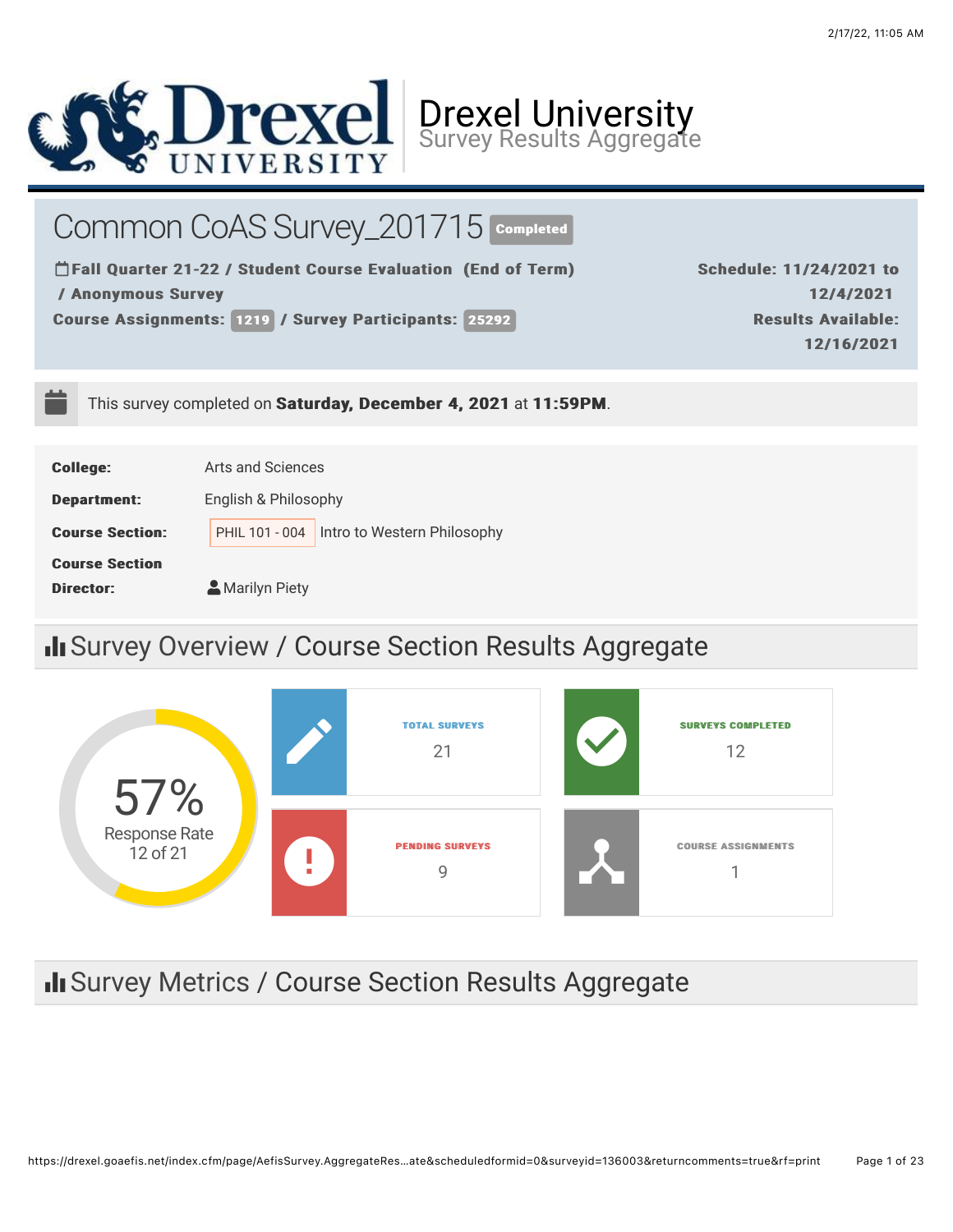

# Il Survey Data / Course Section Results Aggregate

## **Instructions**

The faculty of the College of Arts & Sciences is committed to enhancing student learning by continuous improvement of our courses and our teaching. Your answers to the following questions will be used as part of the evaluation of the course and as part of the evaluation of this instructor. Your comments to the open-ended questions are particularly useful for course improvement, as were those given by students who took this course before you. Note that your answers to these questions are confidential. After final grades are submitted, results of this survey will be shared anonymously with the instructor and the Department Head. Thank you very much for your participation in this important process.

# About Yourself

11

I attended all class sessions (and related, required meetings). Or, if an online class, I participated in all class activities.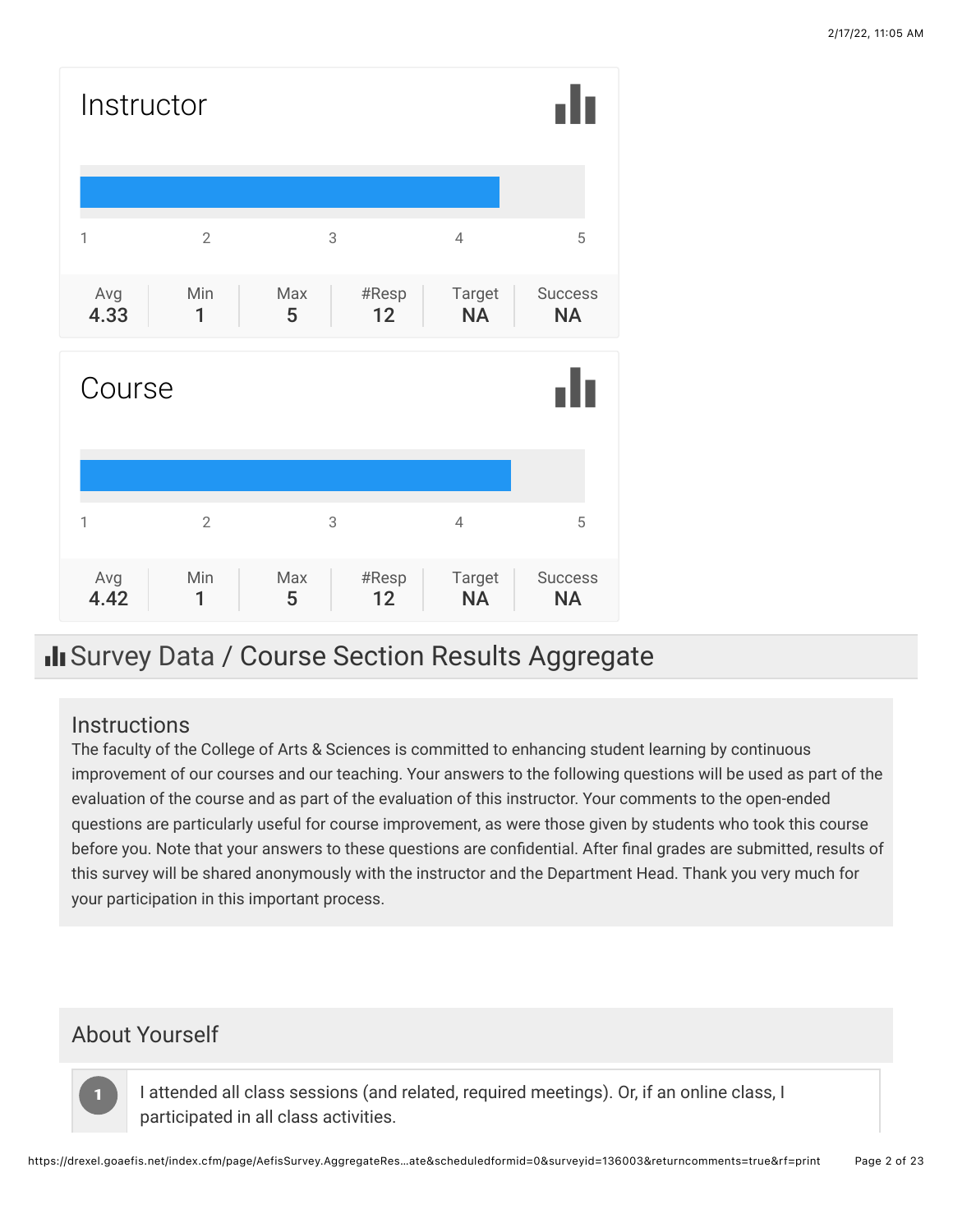(Multi-Choice, Single Answer)

|                | <b>Value Option</b>      | <b>Total</b> |
|----------------|--------------------------|--------------|
|                | No Answer                |              |
| $\mathbf 1$    | <b>Strongly Disagree</b> | 0            |
| $\overline{2}$ | <b>Disagree</b>          |              |
| 3              | <b>Neutral</b>           | 5            |
|                | Agree                    | 2            |
| 5              | <b>Strongly Agree</b>    | 5            |
|                |                          |              |
|                |                          | Average      |



 $\boxed{2}$ 

I gave my best effort in this class.

(Multi-Choice, Single Answer)

|                | <b>Value Option</b>      | <b>Total</b> |
|----------------|--------------------------|--------------|
| U              | No Answer                |              |
| 1              | <b>Strongly Disagree</b> |              |
| $\overline{2}$ | <b>Disagree</b>          |              |
| 3              | <b>Neutral</b>           | 3            |
| 4              | Agree                    | 6            |
| 5              | <b>Strongly Agree</b>    | 3            |
|                |                          |              |
|                |                          | Average      |
|                |                          | 4.00         |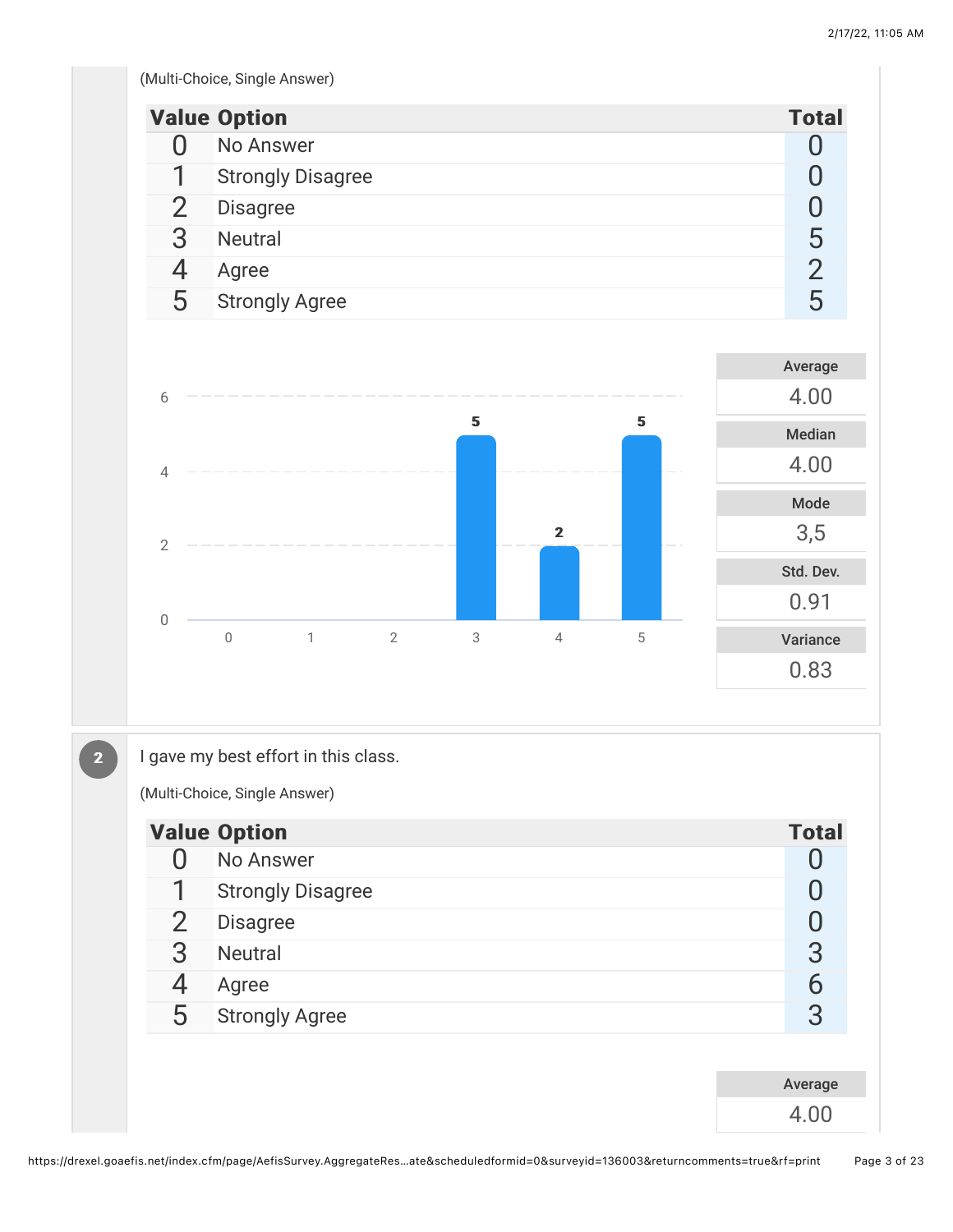5



## About the Course

The course materials (assigned readings, multi-media material, textbook) directly contributed to my learning. (Multi-Choice, Single Answer) Value Option Total According to the United States of the United States of the United States of the United States of the United States of the United States of the United States of the United States of the United States of t 0 No Answer 0 20 No Answer 0 20 No Answer 0 20 No Answer 0 20 No Answer 0 20 No Answer 0 20 No Answer 0 20 No Answer 0 20 No Answer 0 20 No Answer 0 20 No Answer 0 20 No Answer 0 20 No Answer 0 20 No Answer 0 20 No Answer 1 Strongly Disagree 0<br>2 Disagree 0<br>0 2 Disagree 0<br>3 Neutral 2<br>4 Agree 3 3 Neutral 2 4 Agree 3 3 5 Strongly Agree 7 7 Average 4.42 Median 5.00 Mode 33 22 33 77 0 1 2 3 4 5 0 2 4 6 8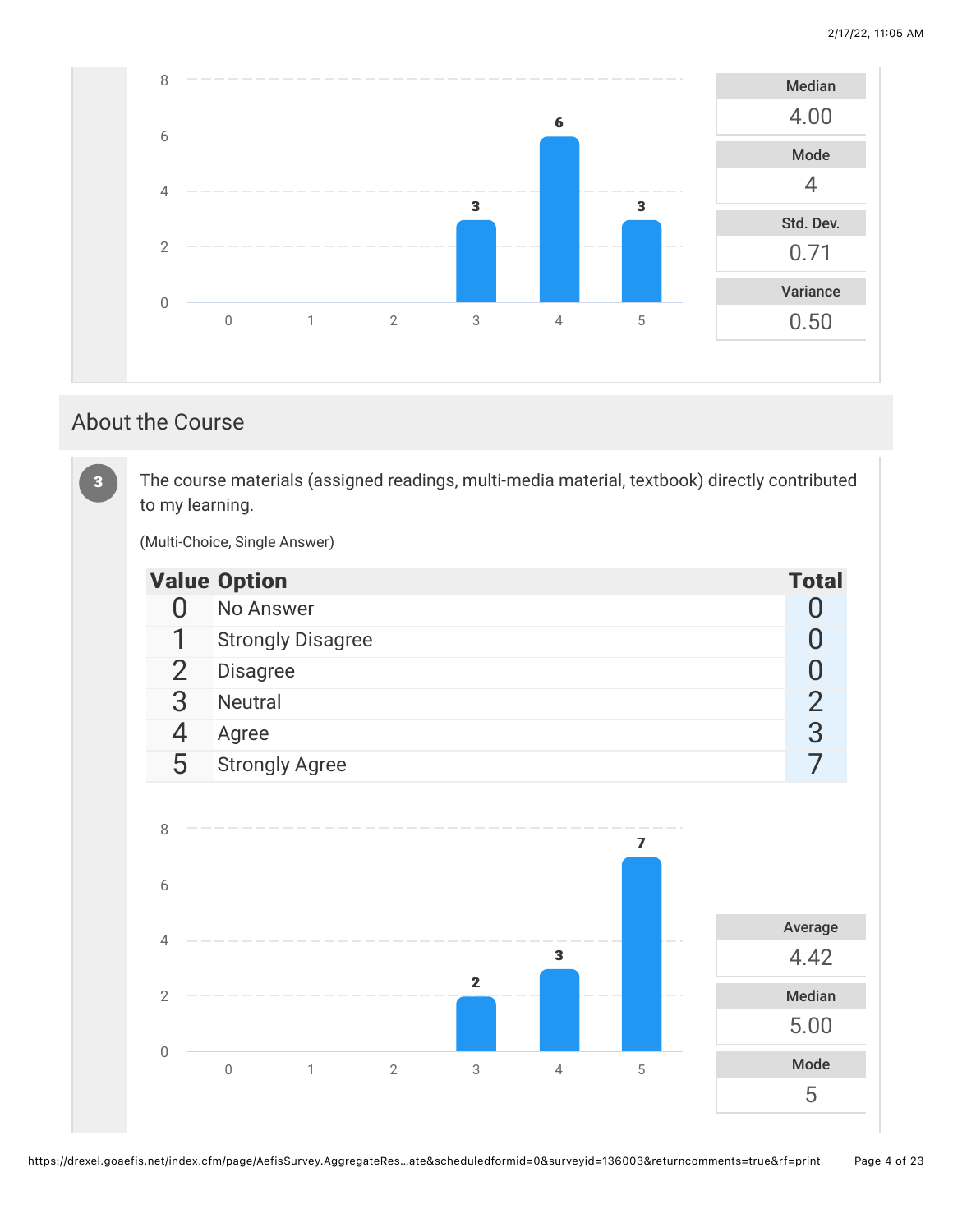|                |                |                                                   |              |                           |                         |             | Std. Dev.                                                                                        |
|----------------|----------------|---------------------------------------------------|--------------|---------------------------|-------------------------|-------------|--------------------------------------------------------------------------------------------------|
|                |                |                                                   |              |                           |                         |             | 0.76                                                                                             |
|                |                |                                                   |              |                           |                         |             | Variance                                                                                         |
|                |                |                                                   |              |                           |                         |             | 0.58                                                                                             |
|                |                |                                                   |              |                           |                         |             |                                                                                                  |
|                |                |                                                   |              |                           |                         |             |                                                                                                  |
|                |                |                                                   |              |                           |                         |             |                                                                                                  |
|                |                |                                                   |              |                           |                         |             |                                                                                                  |
|                |                |                                                   |              |                           |                         |             |                                                                                                  |
|                |                |                                                   |              |                           |                         |             | The content in this course exposed me to ideas, skills, or ways of thinking that are meaningful. |
|                |                | (Multi-Choice, Single Answer)                     |              |                           |                         |             |                                                                                                  |
|                |                | <b>Value Option</b>                               |              |                           |                         |             | <b>Total</b>                                                                                     |
|                | 0              | No Answer                                         |              |                           |                         |             | O                                                                                                |
|                |                | <b>Strongly Disagree</b>                          |              |                           |                         |             | O                                                                                                |
|                | $\overline{2}$ | <b>Disagree</b>                                   |              |                           |                         |             |                                                                                                  |
|                | 3              | Neutral                                           |              |                           |                         |             | $\mathbf{0}$                                                                                     |
|                | 4              | Agree                                             |              |                           |                         |             | $\overline{3}$                                                                                   |
|                | 5              | <b>Strongly Agree</b>                             |              |                           |                         |             | 8                                                                                                |
|                |                |                                                   |              |                           |                         |             |                                                                                                  |
|                |                |                                                   |              |                           |                         |             | Average                                                                                          |
|                | 10             |                                                   |              |                           |                         |             | 4.50                                                                                             |
|                | 8              |                                                   |              |                           |                         | 8           | Median                                                                                           |
|                | 6              |                                                   |              |                           |                         |             | 5.00                                                                                             |
|                |                |                                                   |              |                           |                         |             | Mode                                                                                             |
|                | 4              |                                                   |              |                           | $\overline{\mathbf{3}}$ |             | 5                                                                                                |
|                | $\overline{2}$ |                                                   | $\mathbf{1}$ |                           |                         |             | Std. Dev.                                                                                        |
|                |                |                                                   |              |                           |                         |             | 0.87                                                                                             |
|                | $\mathbf 0$    | $\mathbb O$<br>$\mathbbm{1}$                      | $\sqrt{2}$   | $\ensuremath{\mathsf{3}}$ | $\sqrt{4}$              | $\mathbf 5$ | Variance                                                                                         |
|                |                |                                                   |              |                           |                         |             | 0.75                                                                                             |
|                |                |                                                   |              |                           |                         |             |                                                                                                  |
|                |                |                                                   |              |                           |                         |             |                                                                                                  |
| 5 <sub>5</sub> |                | The work required in this course was appropriate. |              |                           |                         |             |                                                                                                  |
|                |                | (Multi-Choice, Single Answer)                     |              |                           |                         |             |                                                                                                  |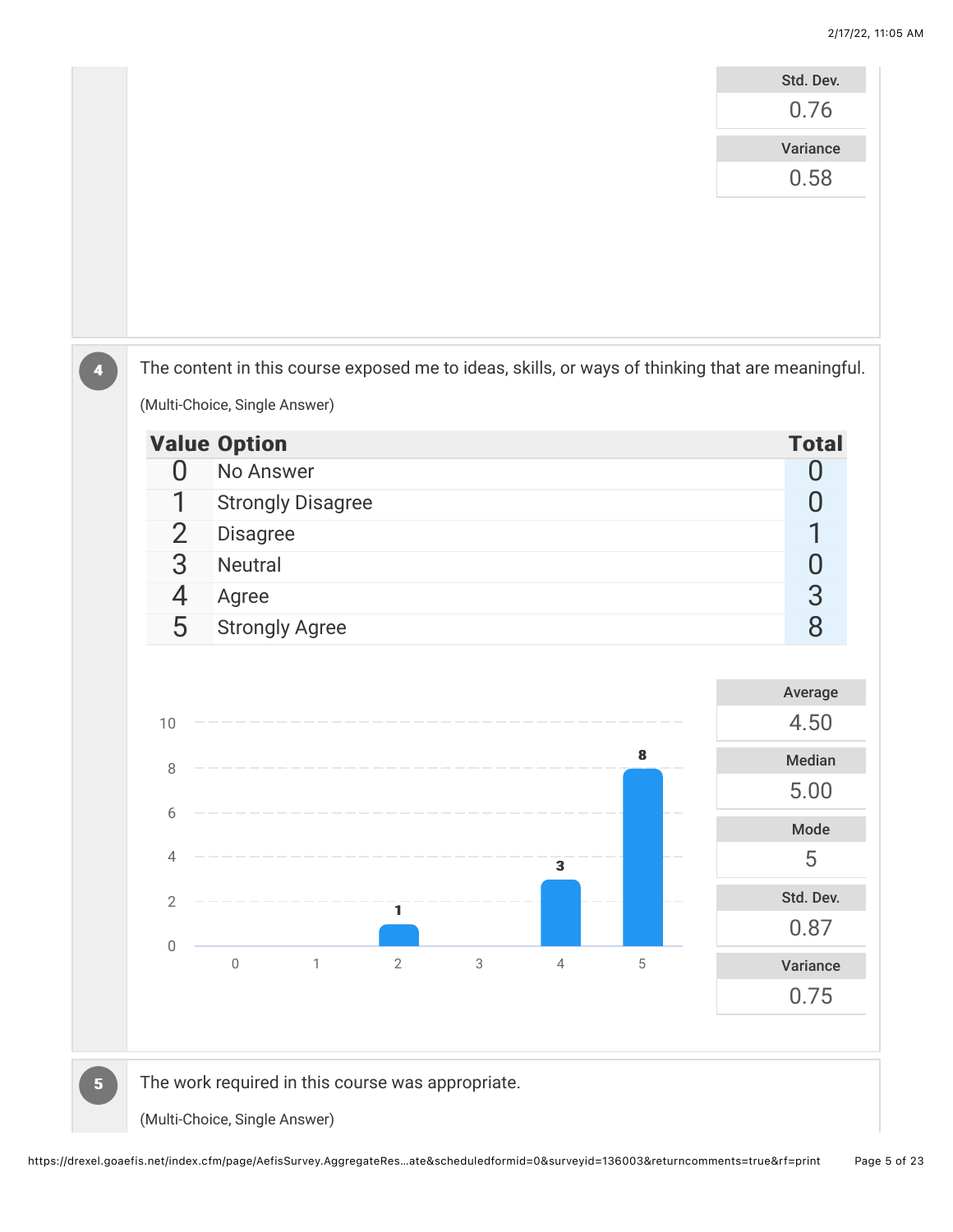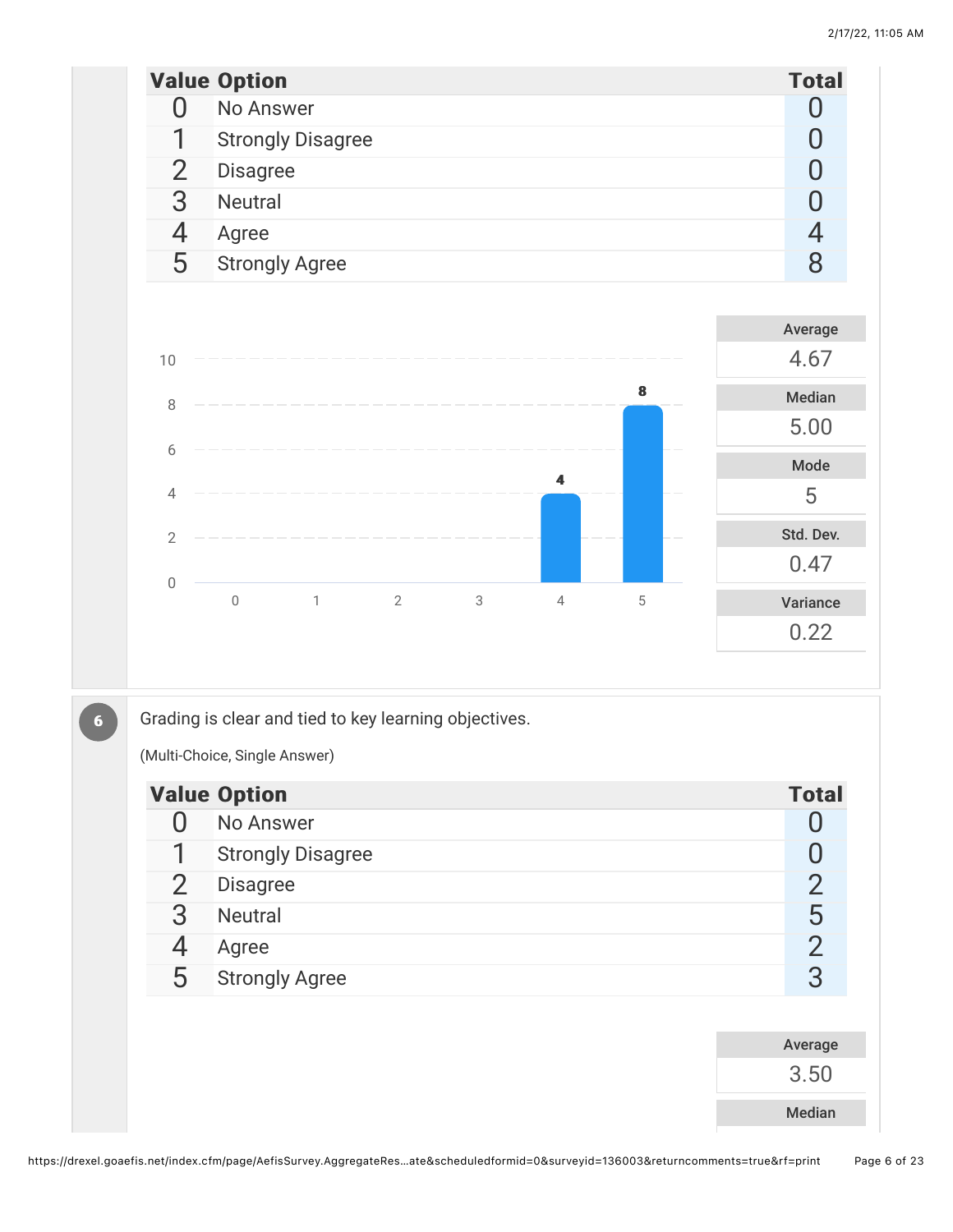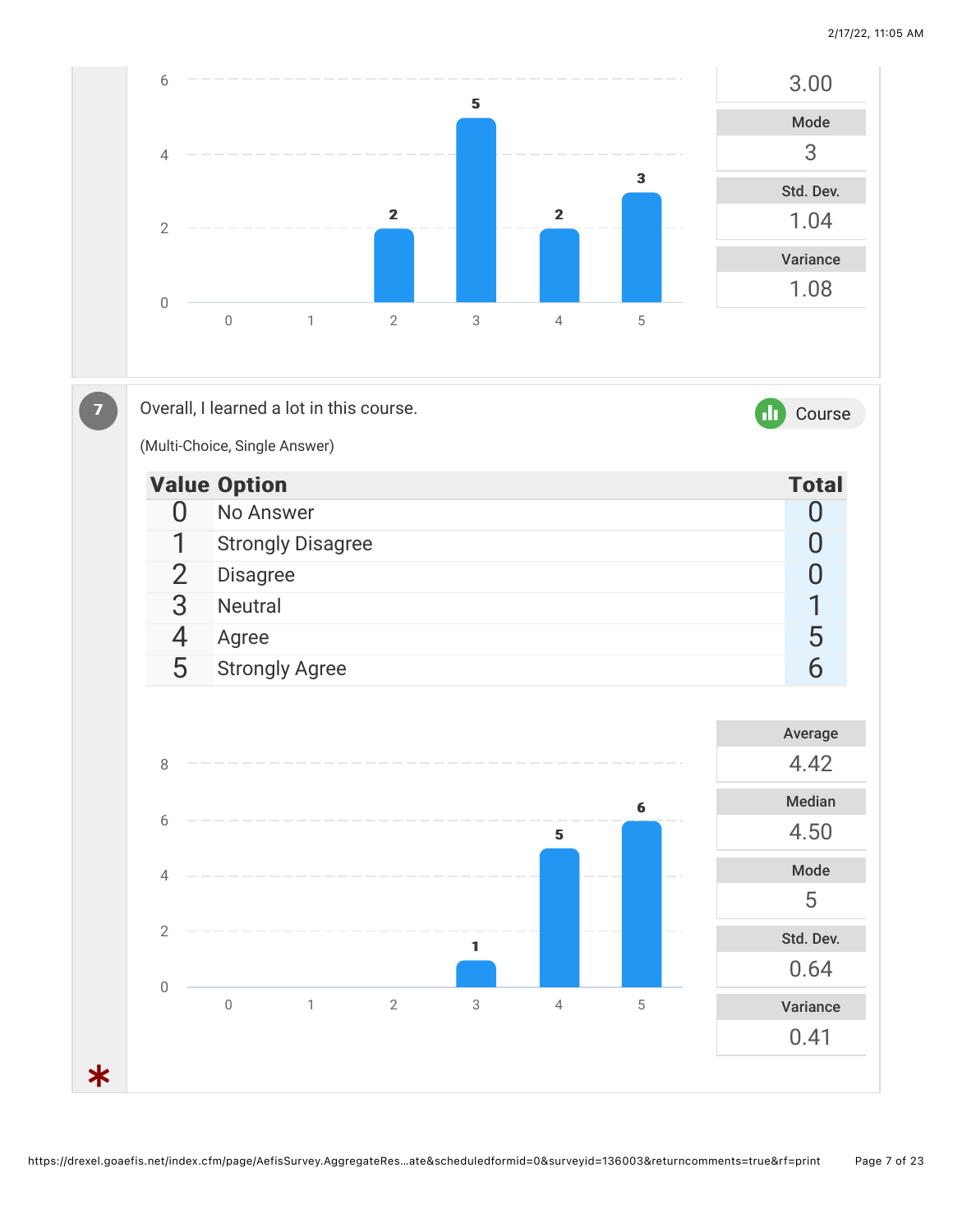really best

life <sup>find</sup> had life republic

## Open-Ended

88

What were the most beneficial aspects of this course? (Please be specific)

(Text/Memo)

- The best parts of this class, were the in class discussions about the readings. We spent every class just simply talking and it was always engaging conversation and professor was very insightful and open minded as well.
- discussion in class
- Class Discussions
- Everything. A class structured around The Republic is brilliant. Marilyn is easily the best teacher I have ever had. I look forward to taking another class with her. I feel it is rare you find a class you are so enthralled in and find it genuinely relevant to your life outside the classroom. I will carry the lessons I have learned from this class for life.
- Learning to write clear, compelling arguments about fundamental questions of human nature.
- The in-class discussions were always good, even if they were mostly negative.
- I really enjoyed reading through The Republic, and often found myself still thinking as I left class.
- The weekly discussions were very interesting.
- I love how open the essays were and how it let us pick from so much content that I could always make an argument for something that's really interesting to me.
- I really enjoyed the open conversations we had in class and being able to hear from my peers.

| <b>CIASS</b> open alway:                                                  |  |
|---------------------------------------------------------------------------|--|
| What are your suggestions for improving this course? (Please be specific) |  |

interesting life find had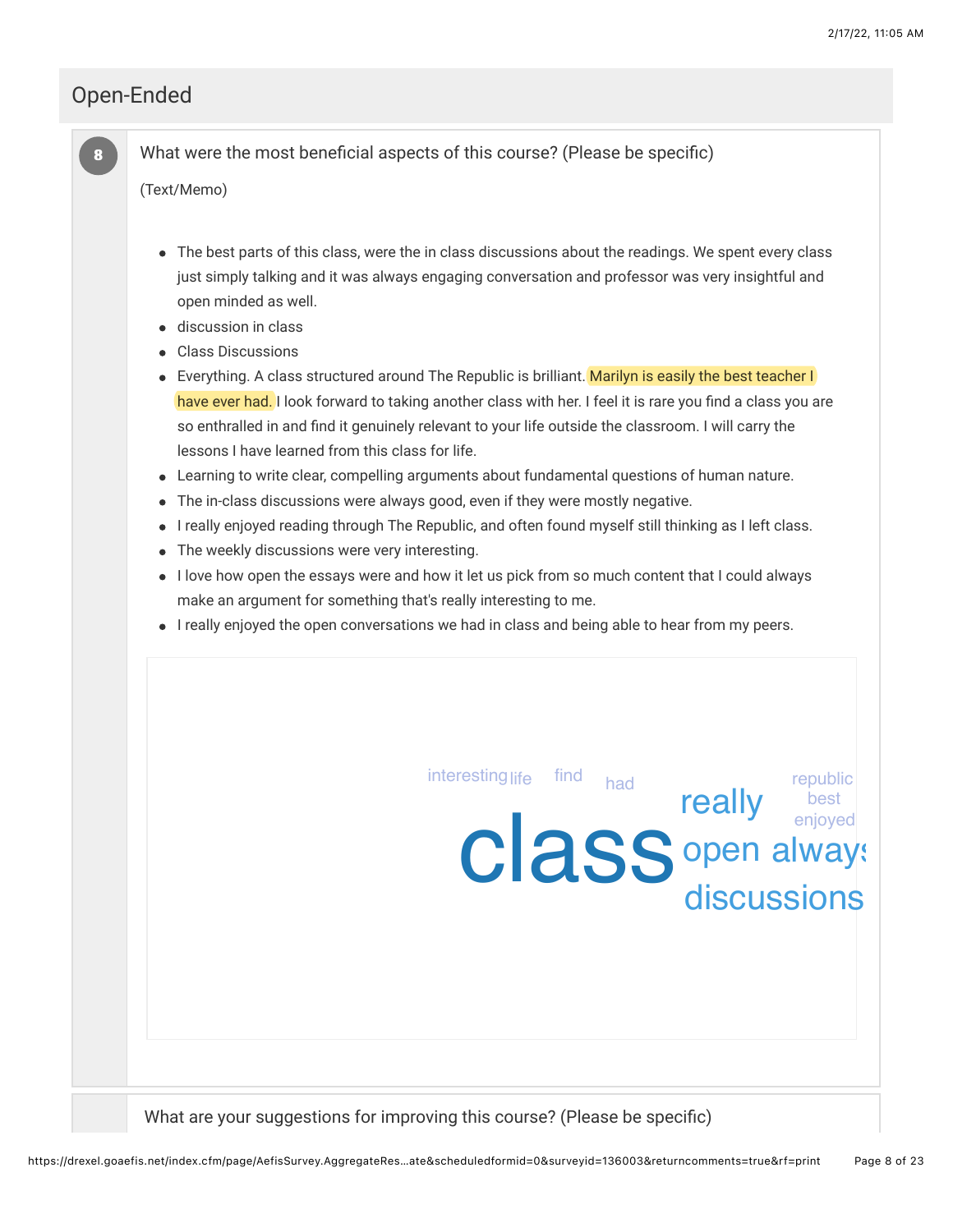#### (Text/Memo)

- I would say create a little more standard for grading the essays for this class. She gave good instructions for how to write a good essay, but the prompt was always open ended and it was hard to know what she wanted out of the assignments.
- she expects a lot on essays (grades too harshly)
- Talk about the essays and how to write them in class.

lot course students talk almost

- I do not really have any. This was honestly the best course I have ever taken.
- No suggestions, course was taught very well.
- I'd like it if the students had more opportunities to talk in class. Almost all of the grade for this class stems from participation, but contributing to the conversation 6 times a week is just not realistic. It was hard to talk more than twice during a class and if I talked twice, I felt like I was hogging up class time from other students. This was not helped by the response to these questions, which was almost never concise. A lot of times, I would ask a question expecting a quick answer, but it was often somehow tied into a personal story of the professor (often repeated) which then took a long time to circle back and finally address the question.
- $\bullet$  I would be fun to pit students' arguments against one another, in a sense create some artificial conflict to force people to strengthen their positions more.
- Sometimes I felt that the grading was a little bit harsh, in that there was always something wrong in my papers that brought my grade down, even when I thought that I made the right corrections. I feel that providing examples of previous essays that were successful might be helpful.

hard alwaysgood gradingwrite little create

Class more

essa

About the Instructor

grade times twice felt time often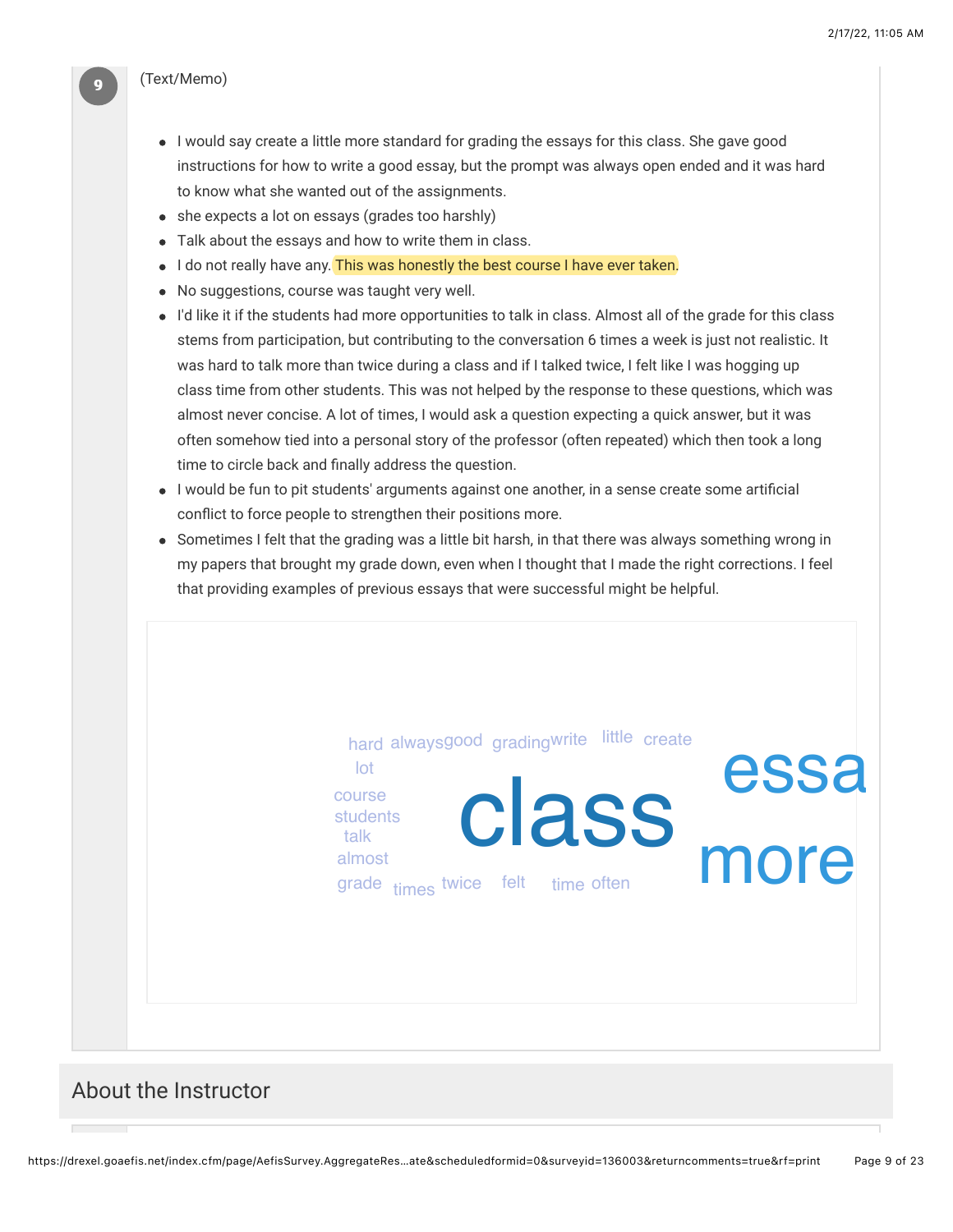The instructor generally showed up on time. Or, if an online class, the instructor made course materials available in a timely manner.

(Multi-Choice, Single Answer)

|                | <b>Value Option</b>   |                          |                |   |                |             | <b>Total</b>   |
|----------------|-----------------------|--------------------------|----------------|---|----------------|-------------|----------------|
| $\overline{0}$ | No Answer             |                          |                |   |                |             | $\overline{0}$ |
| 1              |                       | <b>Strongly Disagree</b> |                |   |                |             | $\overline{0}$ |
| $\overline{2}$ | Disagree              |                          |                |   |                |             | $\overline{0}$ |
| 3              | Neutral               |                          |                |   |                |             | $\overline{0}$ |
| 4              | Agree                 |                          |                |   |                |             | 1              |
| 5              | <b>Strongly Agree</b> |                          |                |   |                |             | 11             |
|                |                       |                          |                |   |                |             |                |
|                |                       |                          |                |   |                |             | Average        |
| 15             |                       |                          |                |   |                |             | 4.92           |
|                |                       |                          |                |   |                | 11          | Median         |
| 10             |                       |                          |                |   |                |             | 5.00           |
|                |                       |                          |                |   |                |             | Mode           |
|                |                       |                          |                |   |                |             | 5              |
| 5              |                       |                          |                |   |                |             | Std. Dev.      |
|                |                       |                          |                |   | 1              |             | 0.28           |
| $\mathbf 0$    | $\mathbf 0$           | $\mathbf{1}$             | $\overline{2}$ | 3 | $\overline{4}$ | $\mathbf 5$ | Variance       |
|                |                       |                          |                |   |                |             | 0.08           |
|                |                       |                          |                |   |                |             |                |
|                |                       |                          |                |   |                |             |                |

The instructor attended all scheduled classes. Or, if an online class, the instructor actively participated in class activities.

(Multi-Choice, Single Answer)

| <b>Value Option</b><br><b>Total</b> |                          |  |  |  |
|-------------------------------------|--------------------------|--|--|--|
|                                     | No Answer                |  |  |  |
|                                     | <b>Strongly Disagree</b> |  |  |  |
|                                     | <b>Disagree</b>          |  |  |  |
| З                                   | <b>Neutral</b>           |  |  |  |
|                                     | Agree                    |  |  |  |
| 5                                   | <b>Strongly Agree</b>    |  |  |  |

https://drexel.goaefis.net/index.cfm/page/AefisSurvey.AggregateRes…te&scheduledformid=0&surveyid=136003&returncomments=true&rf=print Page 10 of 23

10

**11**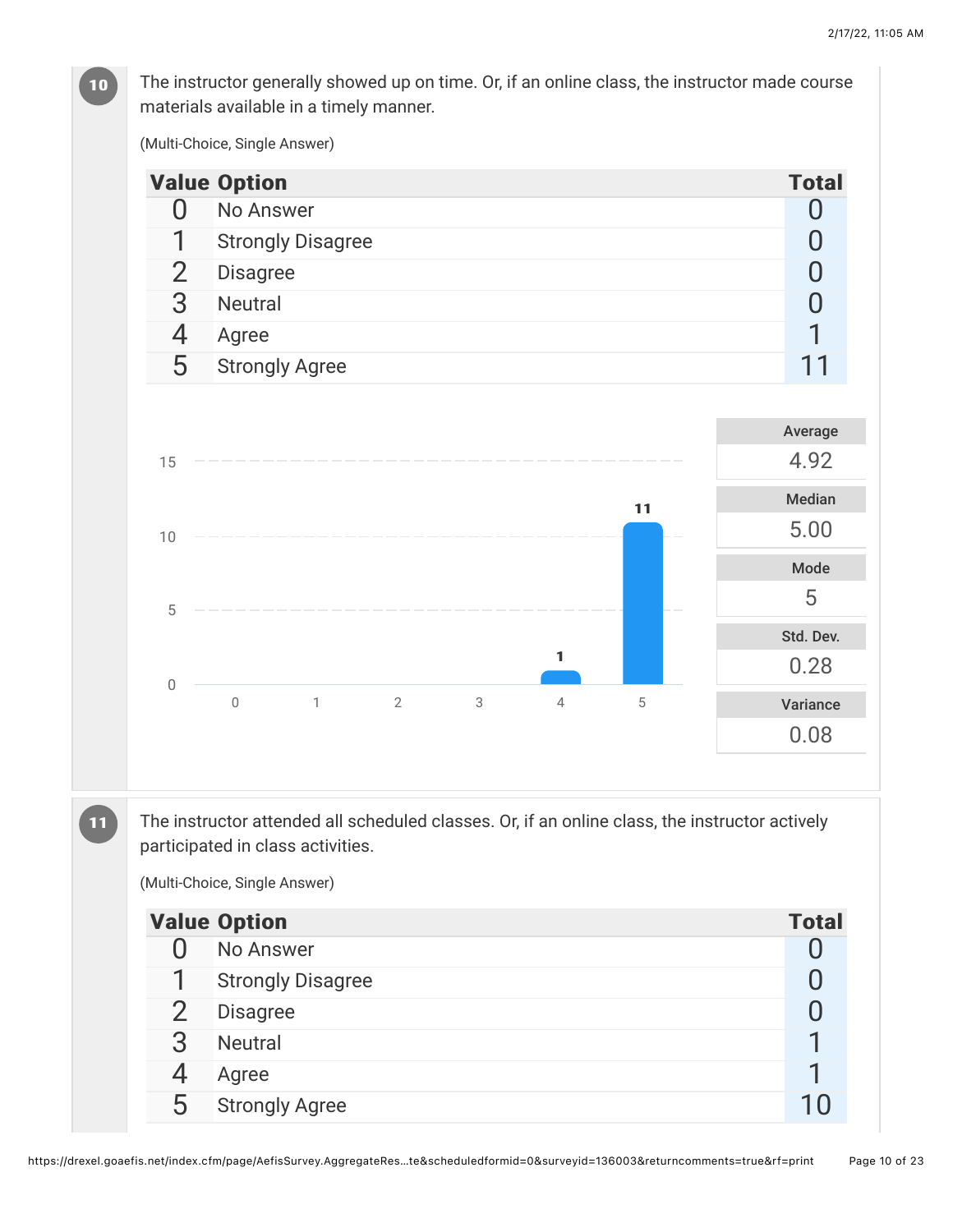

The instructor was well prepared for each class. Or, if an online class, the instructor was well prepared to teach the course.

(Multi-Choice, Single Answer)

12

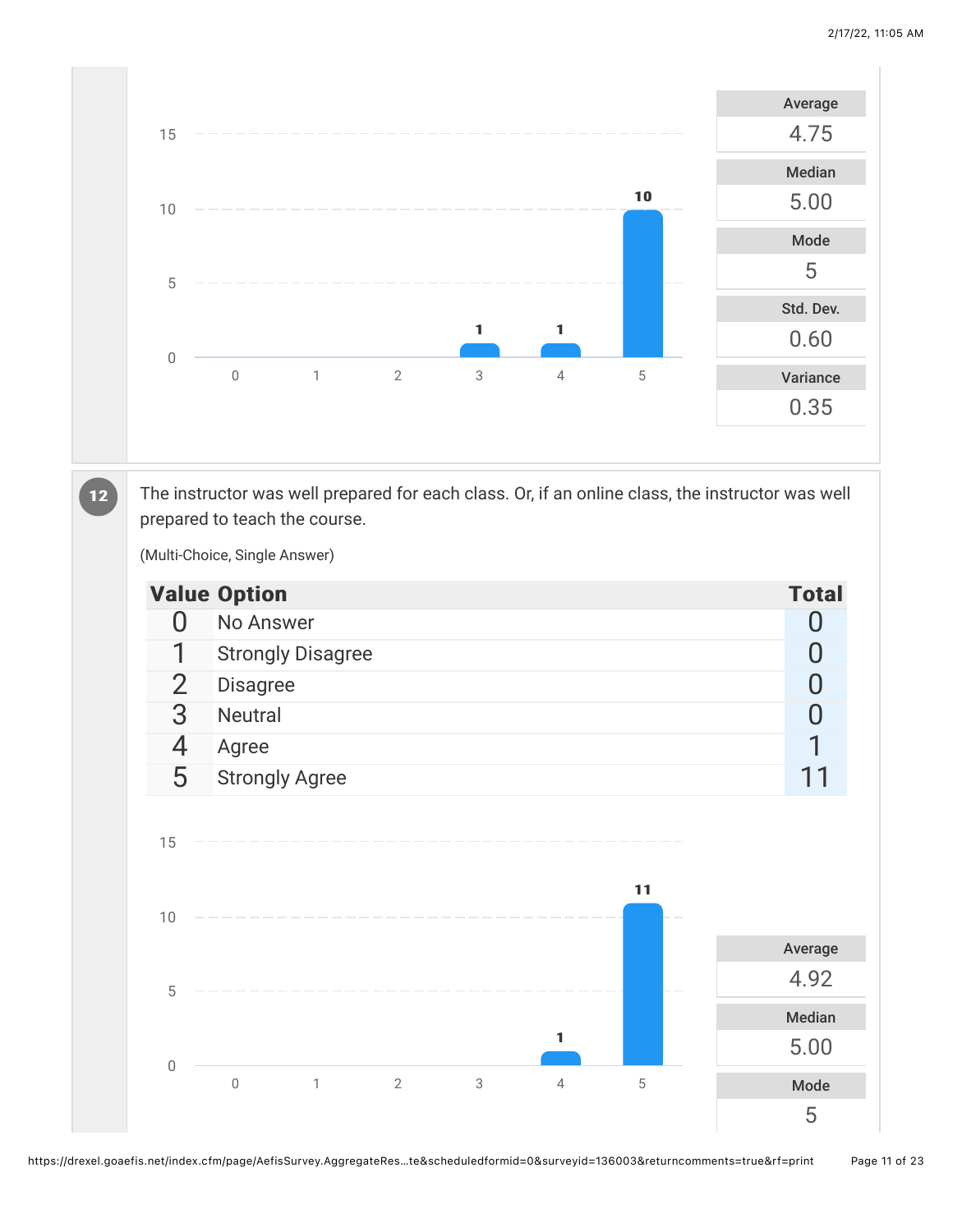

https://drexel.goaefis.net/index.cfm/page/AefisSurvey.AggregateRes…te&scheduledformid=0&surveyid=136003&returncomments=true&rf=print Page 12 of 23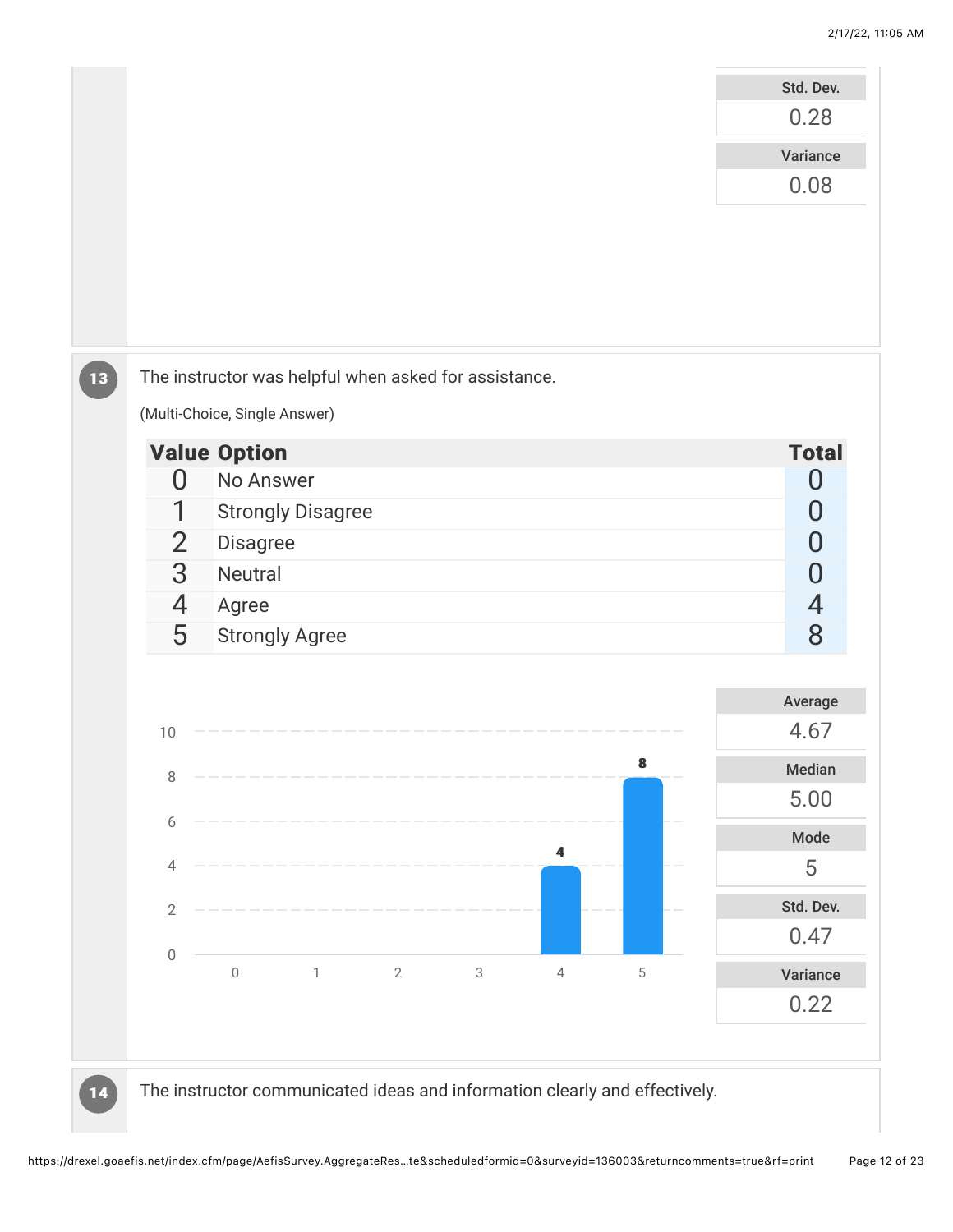(Multi-Choice, Single Answer)

|                | <b>Value Option</b>      | <b>Total</b> |  |  |  |  |
|----------------|--------------------------|--------------|--|--|--|--|
| Π              | No Answer                |              |  |  |  |  |
| 1              | <b>Strongly Disagree</b> |              |  |  |  |  |
| $\overline{2}$ | <b>Disagree</b>          |              |  |  |  |  |
| 3              | <b>Neutral</b>           | 4            |  |  |  |  |
| 4              | Agree                    |              |  |  |  |  |
| 5              | <b>Strongly Agree</b>    |              |  |  |  |  |
|                |                          |              |  |  |  |  |
|                |                          | Average      |  |  |  |  |
| 8              | 7                        | 4.25         |  |  |  |  |
|                |                          | Median       |  |  |  |  |
| 6              |                          | 5.00         |  |  |  |  |



The instructor treated students with respect.

(Multi-Choice, Single Answer)

15

|                | <b>Value Option</b>      | <b>Total</b>  |
|----------------|--------------------------|---------------|
| ( )            | No Answer                |               |
| 1              | <b>Strongly Disagree</b> |               |
| $\overline{2}$ | <b>Disagree</b>          |               |
| 3              | Neutral                  |               |
| 4              | Agree                    | $\mathcal{P}$ |
| 5              | <b>Strongly Agree</b>    | 10            |
|                |                          |               |
|                |                          | Average       |
|                |                          | 4.83          |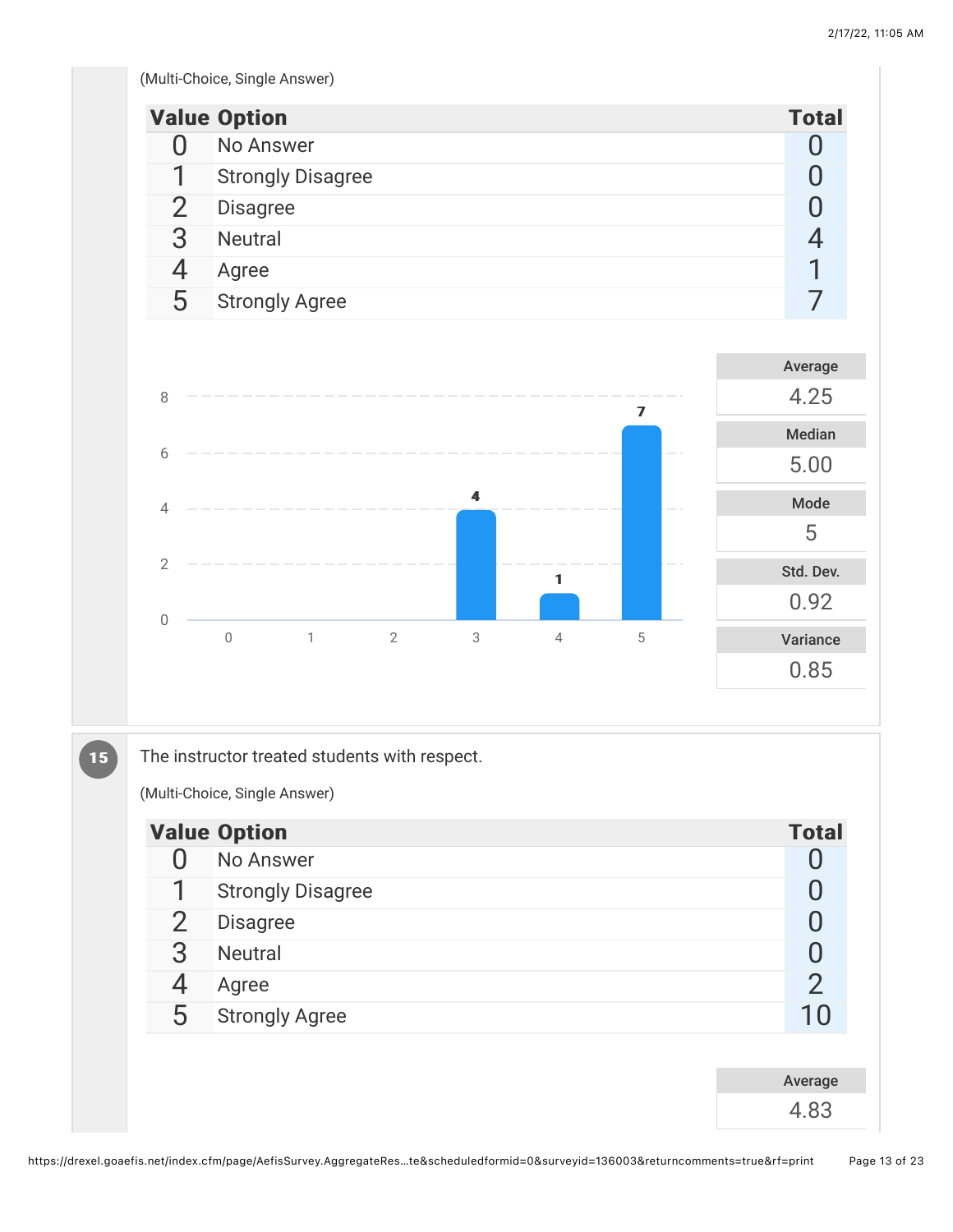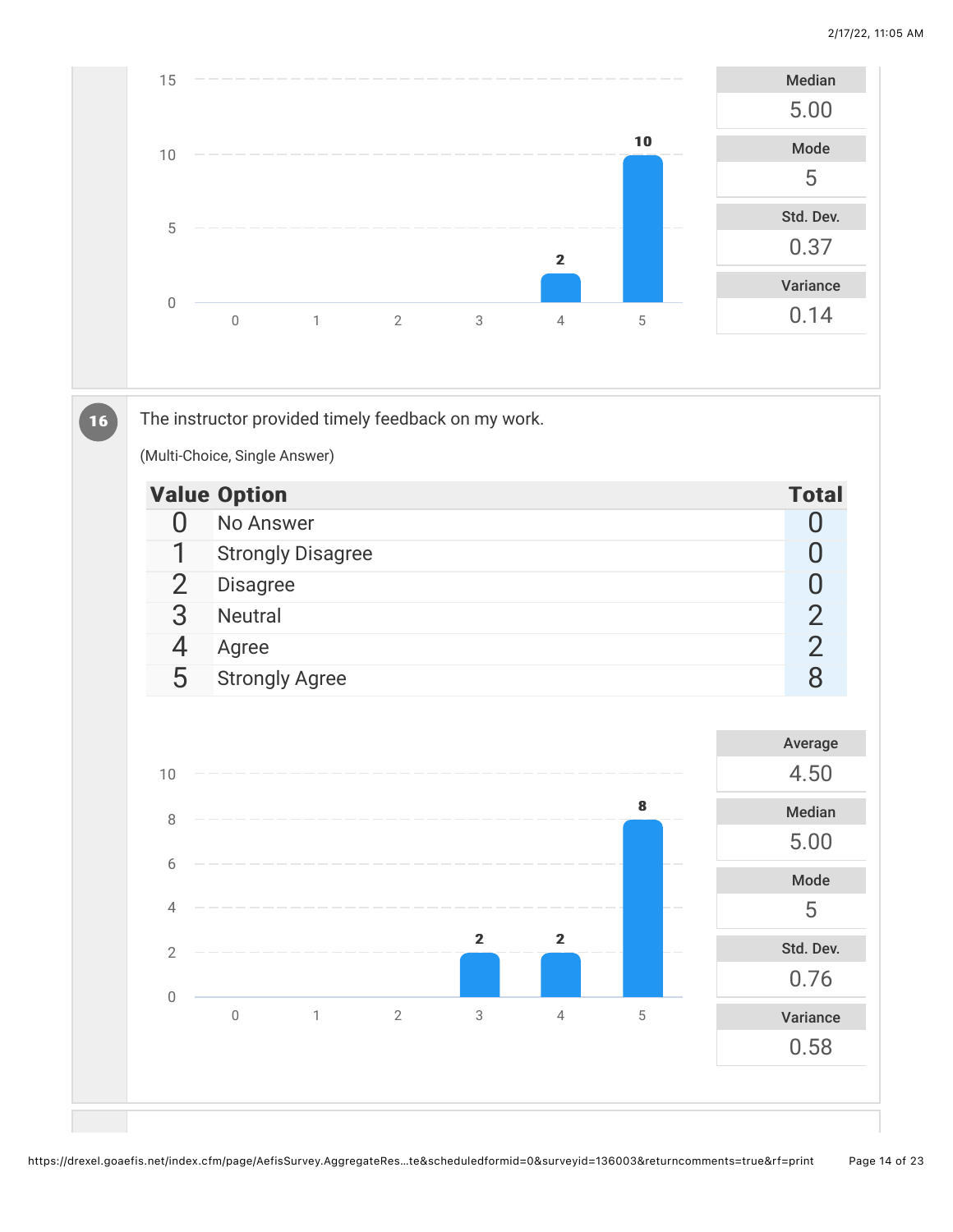

## Additional Questions

The following questions may apply to this course. If a question does not apply, please select "No Answer."

| $18$ | I found the online course environment easy to navigate. |                          |              |  |  |  |  |
|------|---------------------------------------------------------|--------------------------|--------------|--|--|--|--|
|      | (Multi-Choice, Single Answer)                           |                          |              |  |  |  |  |
|      |                                                         | <b>Value Option</b>      | <b>Total</b> |  |  |  |  |
|      |                                                         | No Answer                |              |  |  |  |  |
|      |                                                         | <b>Strongly Disagree</b> |              |  |  |  |  |
|      |                                                         | <b>Disagree</b>          |              |  |  |  |  |
|      | 3                                                       | <b>Neutral</b>           |              |  |  |  |  |
|      |                                                         | Agree                    |              |  |  |  |  |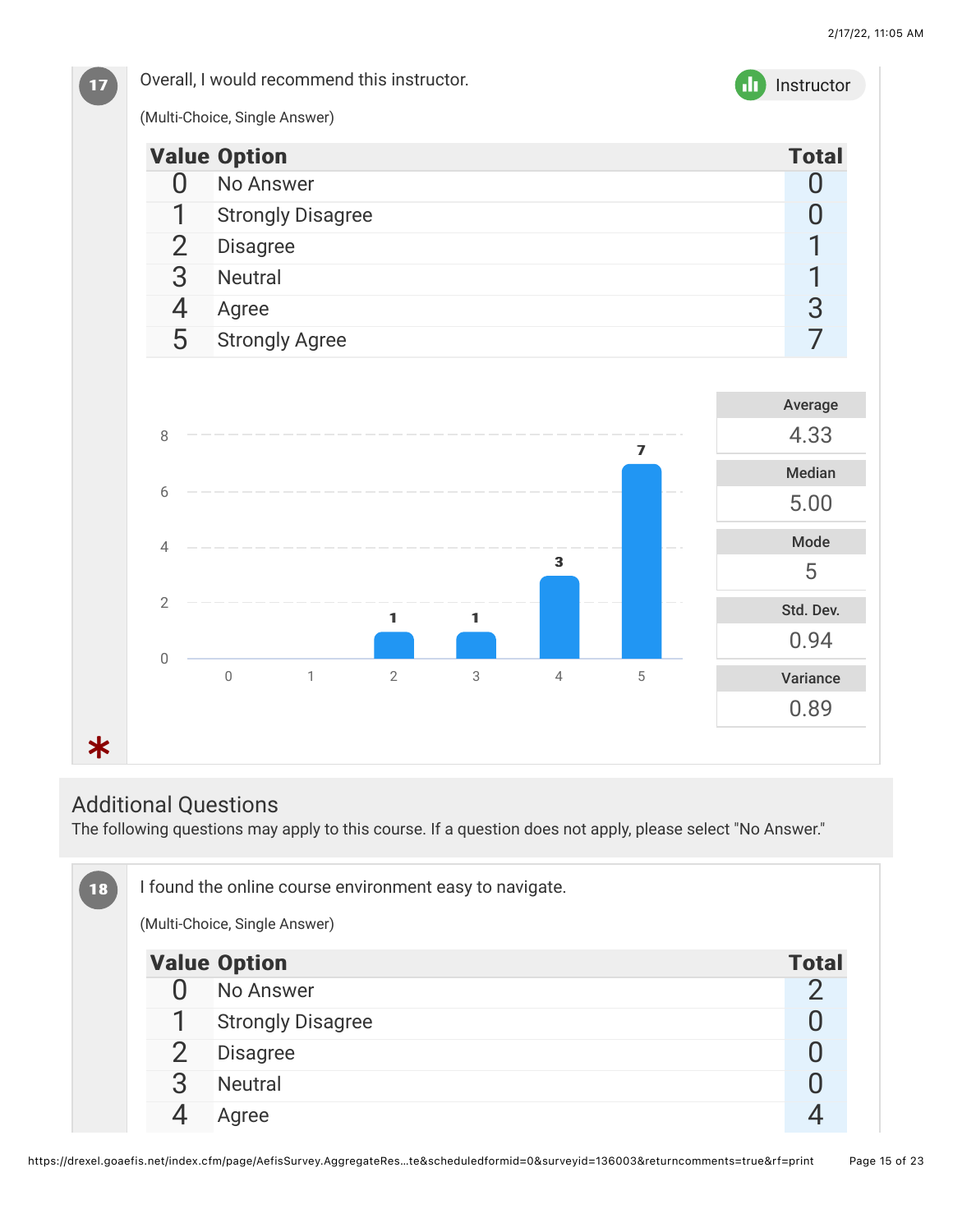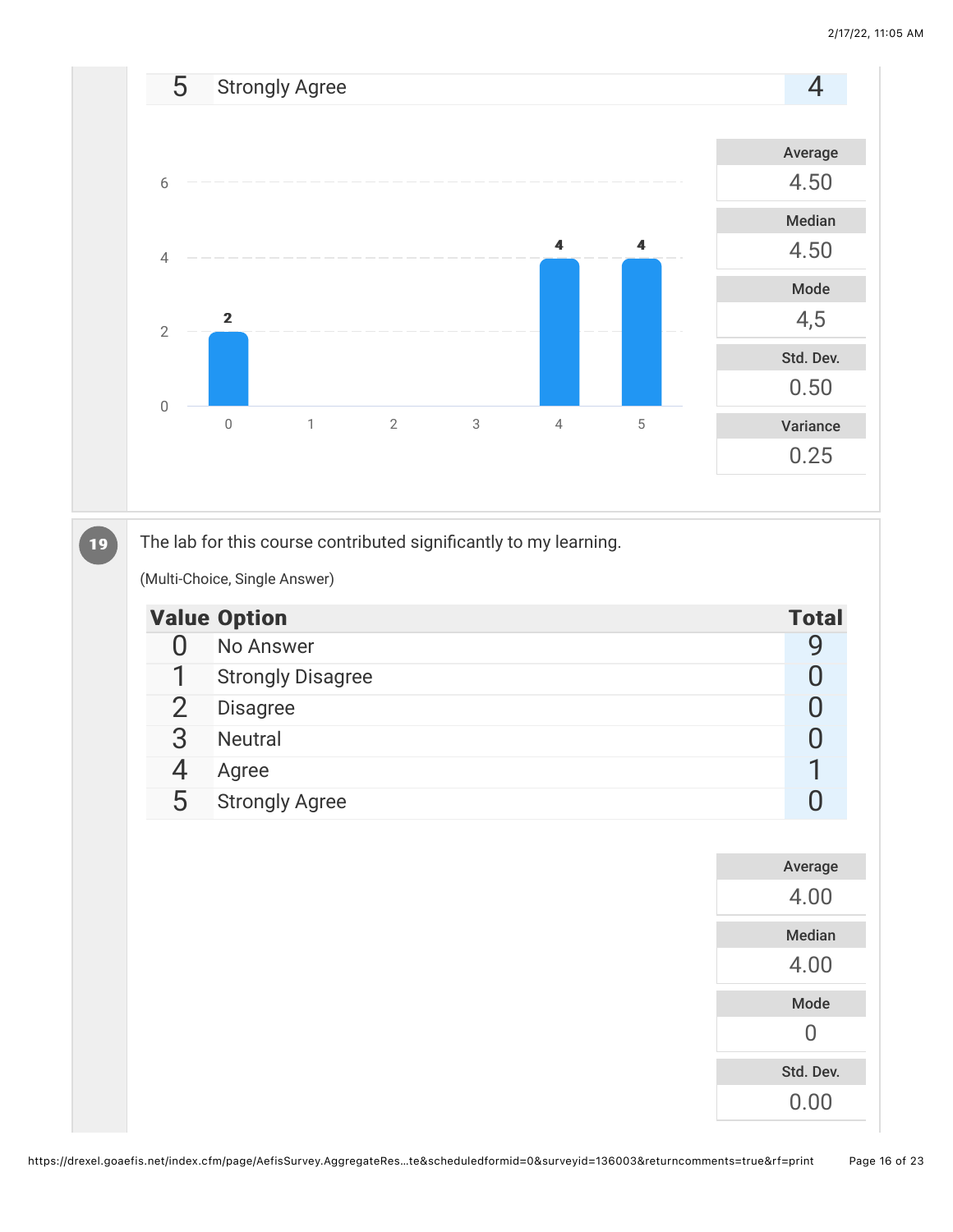

|    | <b>Value Option</b>      | <b>Total</b> |
|----|--------------------------|--------------|
|    | No Answer                |              |
|    | <b>Strongly Disagree</b> |              |
|    | <b>Disagree</b>          |              |
|    | <b>Neutral</b>           |              |
|    | Agree                    |              |
| h. | <b>Strongly Agree</b>    |              |

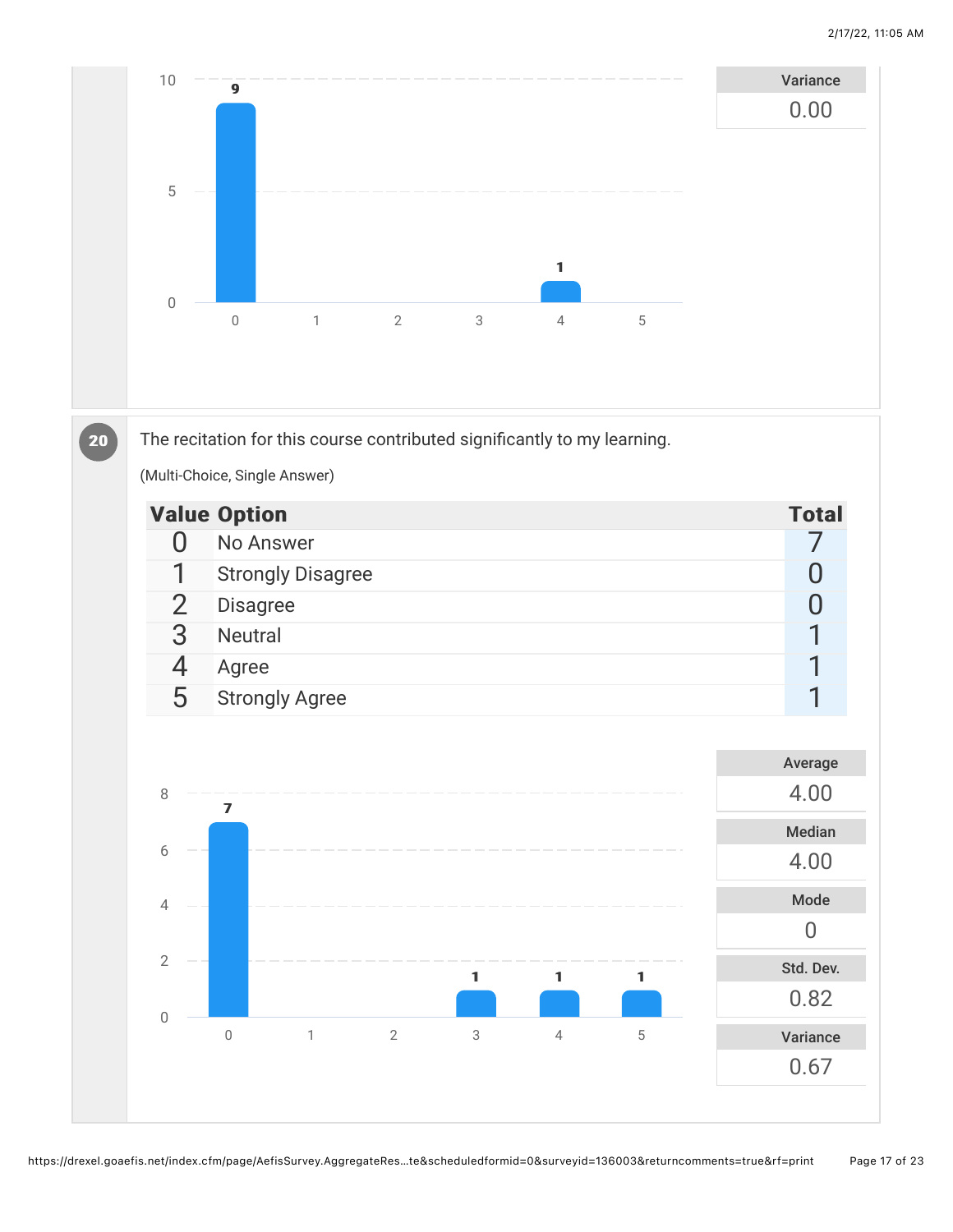#### Course Learning Outcomes





PHIL 101 section 004  $\leftarrow$  C002

Exercise an introductory competence in employing the skills of logical analysis and appreciating the value and the conditions for rational argumentation, reasonable dialogue, and effective debate.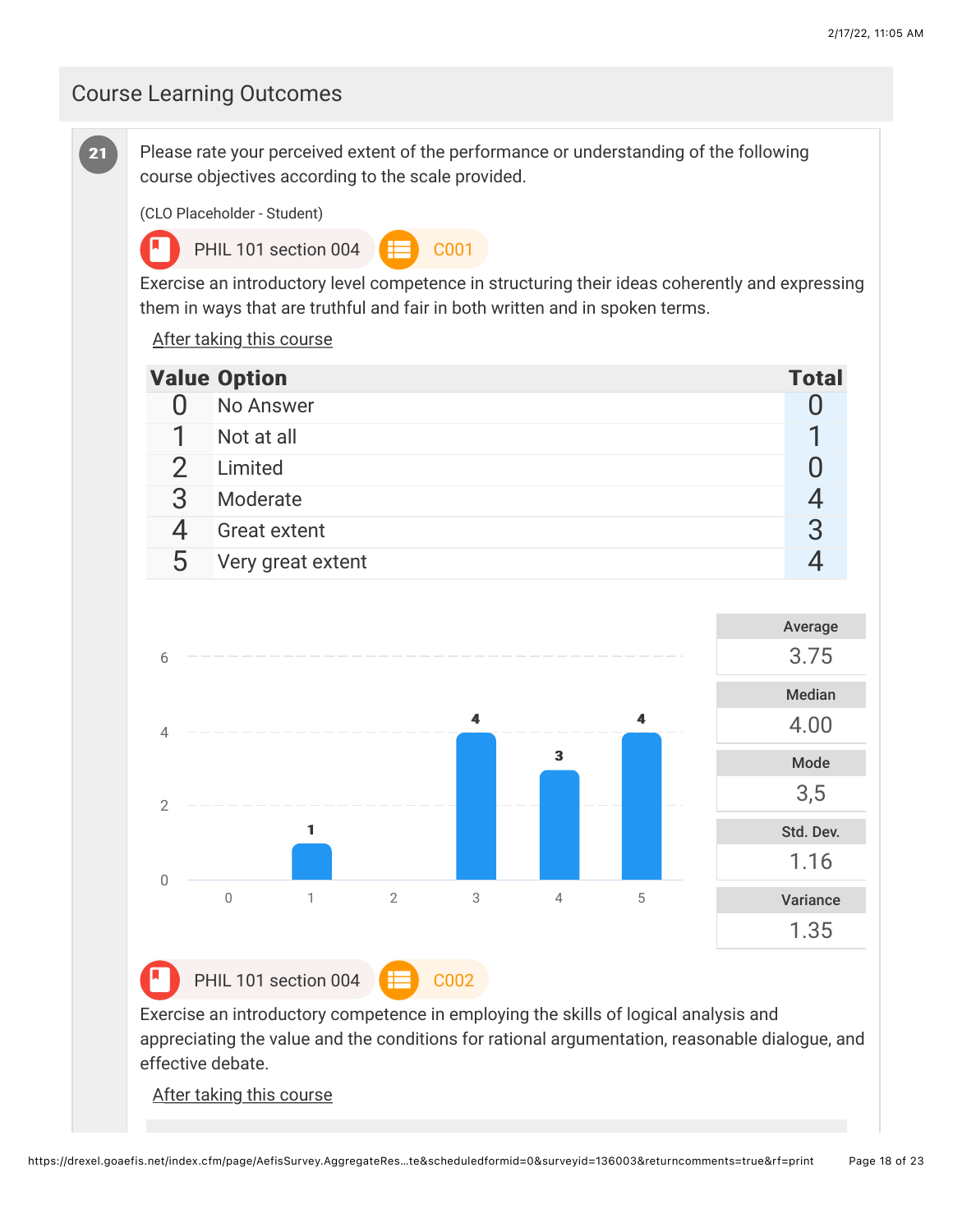|   | <b>Value Option</b> | <b>Total</b> |
|---|---------------------|--------------|
|   | No Answer           |              |
|   | Not at all          |              |
|   | Limited             |              |
| 3 | Moderate            | 2            |
|   | <b>Great extent</b> |              |
| 5 | Very great extent   | 5            |
|   |                     |              |



Exercise an introductory level competence in reading and interpreting complex, nuanced texts and responding to them reflectively and critically in both written and spoken forms.

|   | <b>Value Option</b> | <b>Total</b> |
|---|---------------------|--------------|
|   | No Answer           |              |
|   | Not at all          |              |
|   | Limited             |              |
| 3 | Moderate            | 3            |
|   | <b>Great extent</b> |              |
| 5 | Very great extent   |              |
|   |                     |              |

| Average |  |
|---------|--|
| 3.83    |  |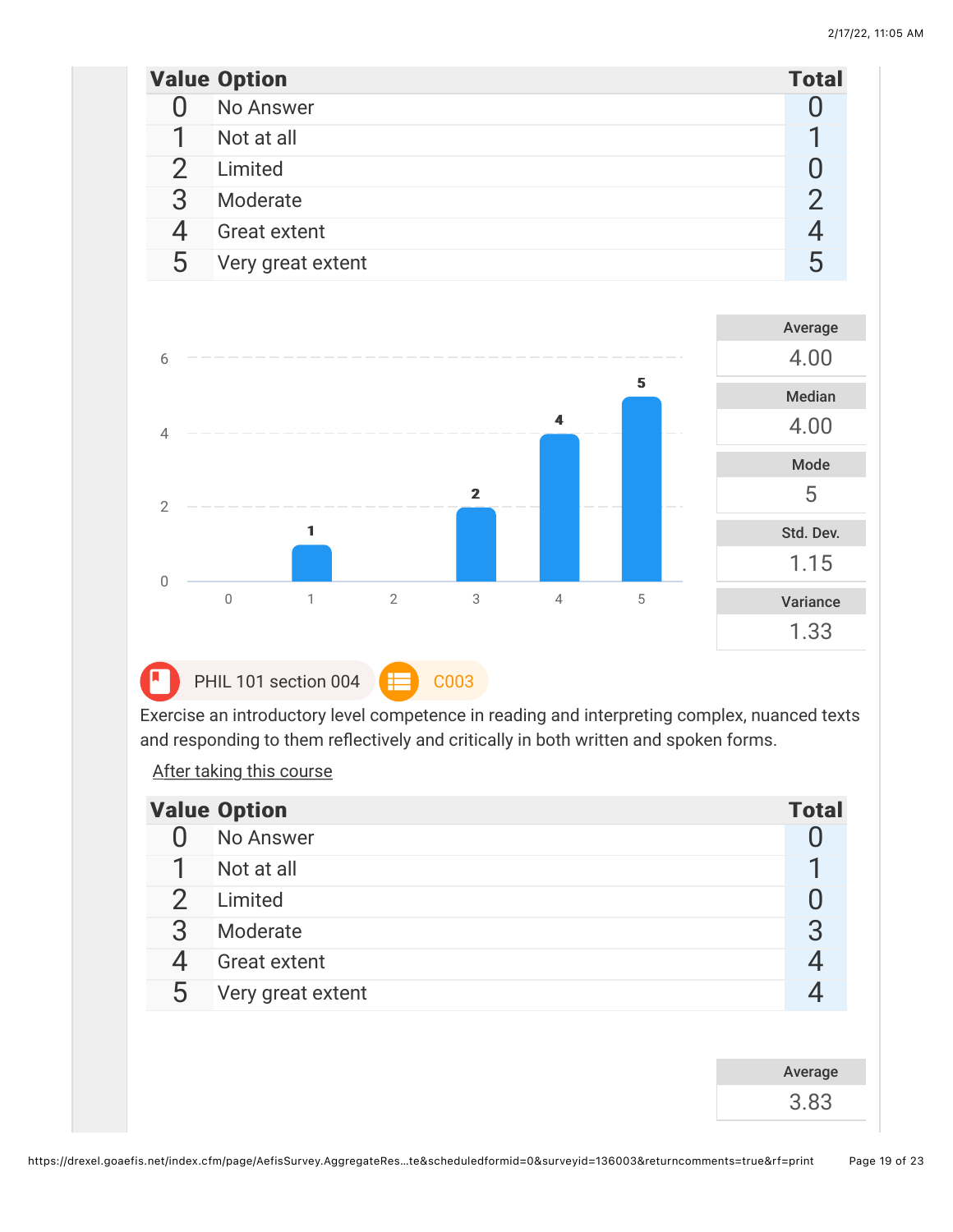

PHIL 101 section 004  $\leftarrow$  C004

Begin to think critically and independently, and appreciate the value of having a fuller, deeper perspective on life than is possible on the bases of the sciences and career pursuits.

|             | <b>Value Option</b> | <b>Total</b> |
|-------------|---------------------|--------------|
|             | No Answer           |              |
|             | Not at all          |              |
|             | Limited             |              |
|             | Moderate            |              |
|             | <b>Great extent</b> |              |
| $\mathbf b$ | Very great extent   |              |

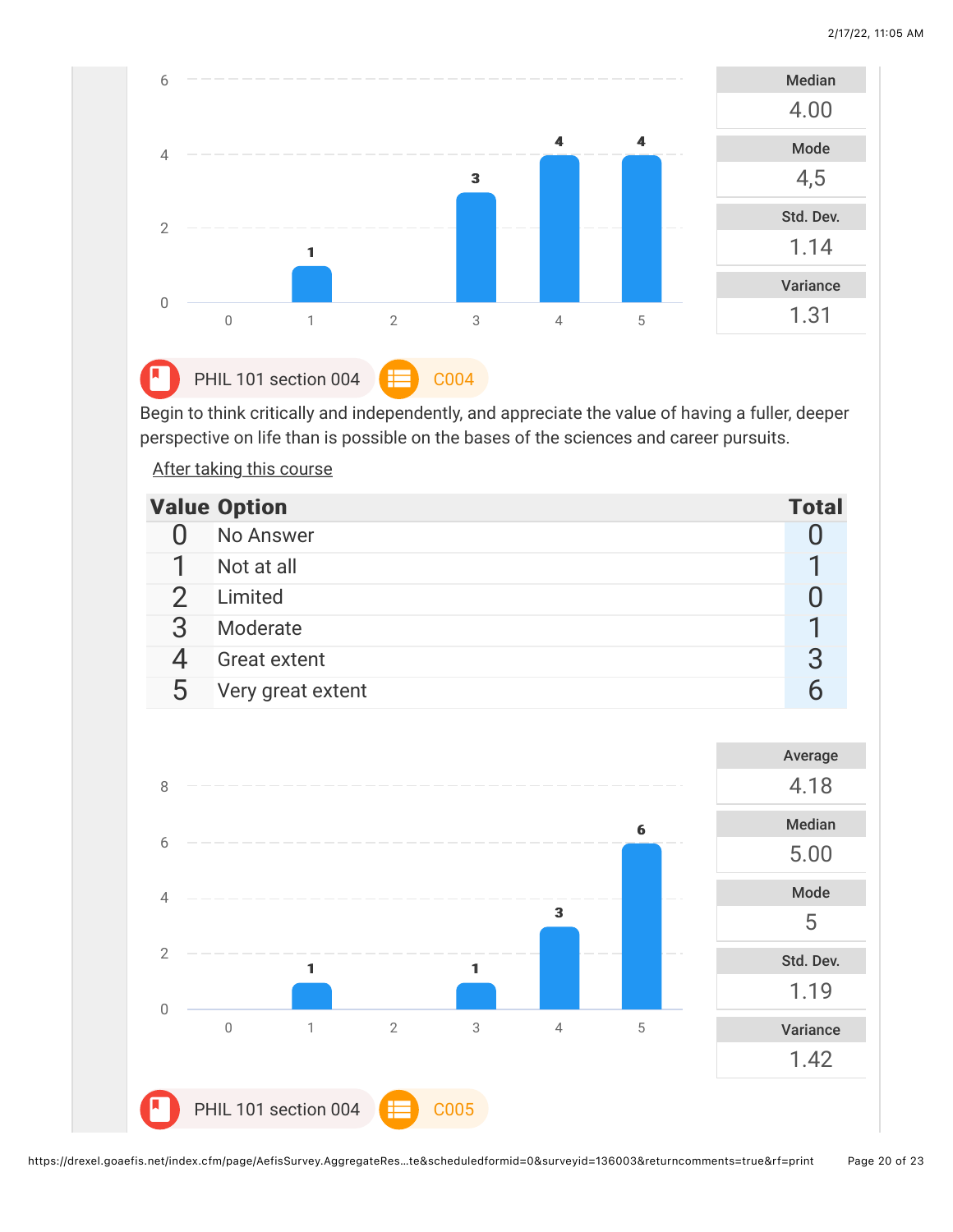Begin to appreciate the impact of their own personal and social choices on the happiness, well-being and aspirations of others, and understand the forms ethical reasoning takes in general and in particular fields.

After taking this course

|   | <b>Value Option</b> | <b>Total</b> |
|---|---------------------|--------------|
|   | No Answer           |              |
|   | Not at all          |              |
|   | Limited             |              |
|   | Moderate            |              |
|   | <b>Great extent</b> | 3            |
| ხ | Very great extent   |              |



Begin to understand some of the main questions, problems, concepts, and distinctions in the major fields of Western Philosophy, including at least metaphysics, theory of knowledge, and ethics, and what research in these areas are concerned with.

|   | <b>Value Option</b> | <b>Total</b> |
|---|---------------------|--------------|
|   | No Answer           |              |
|   | Not at all          |              |
|   | Limited             |              |
| 3 | Moderate            |              |
|   | <b>Great extent</b> |              |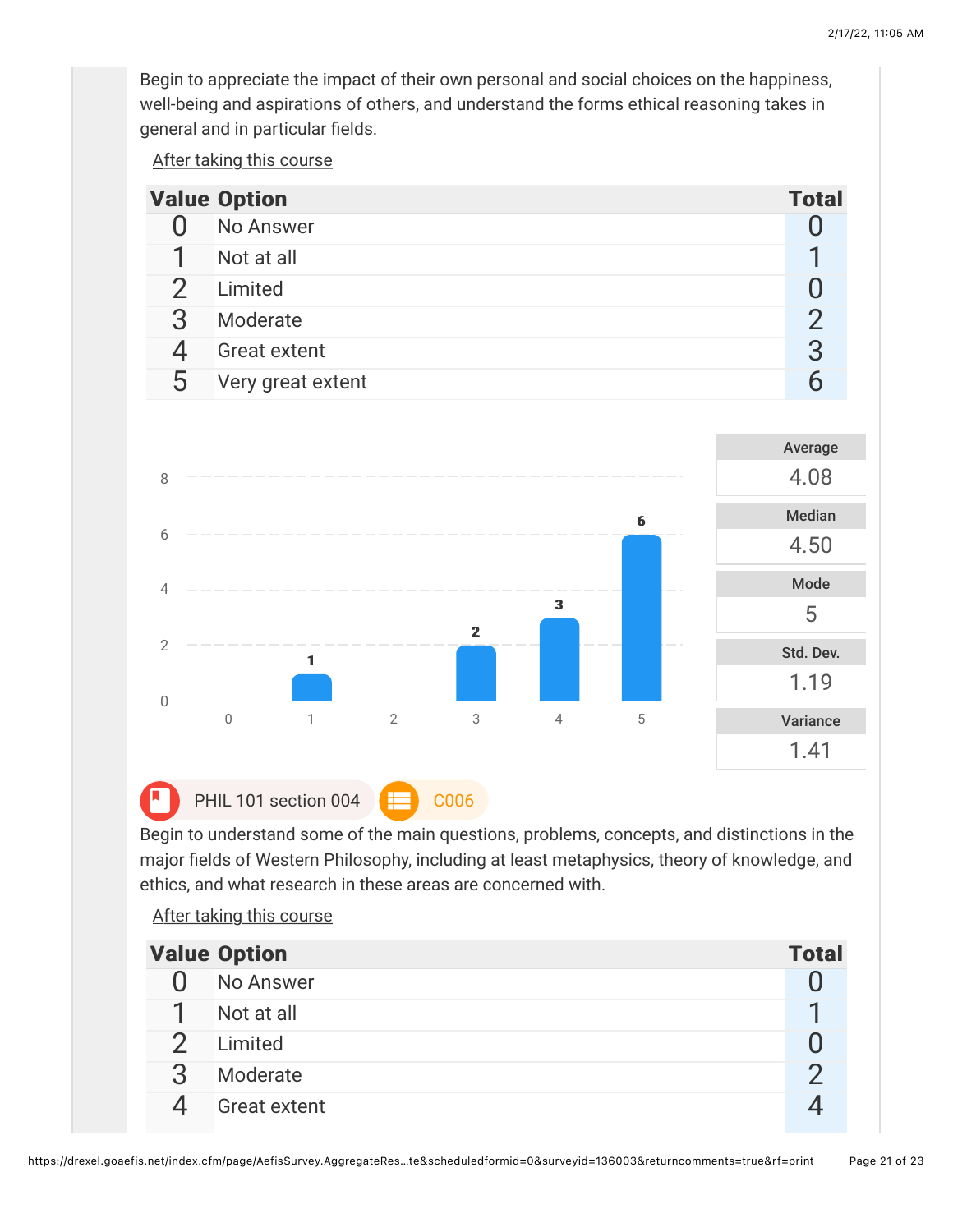